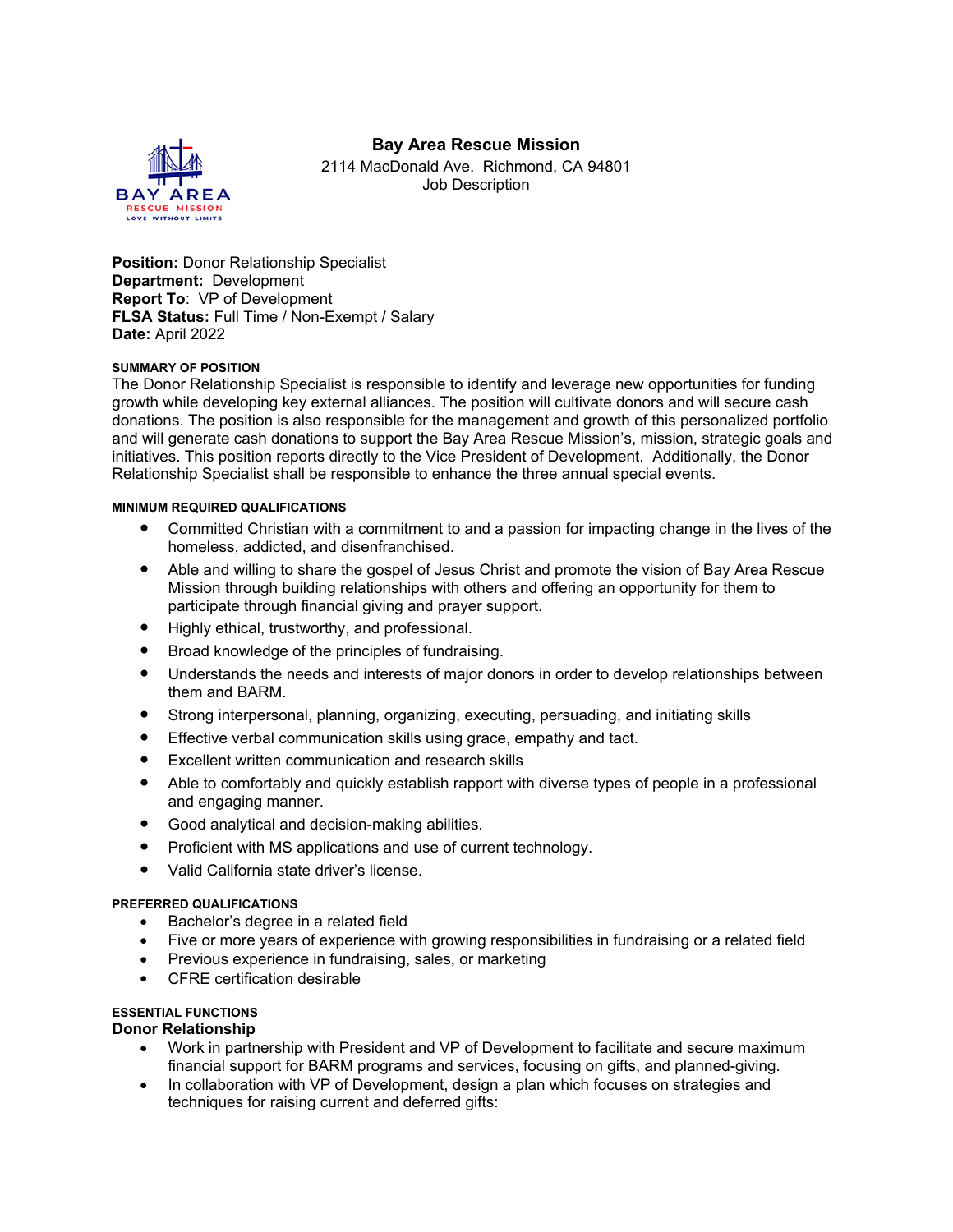- $\circ$  Develop and maintain a list of current and planned giving prospects; manage relationships to convert prospects into donors.
- o Identify and cultivate potential individual and corporate donors.
- $\circ$  Keep a robust schedule of personal visits, effectively sharing the story and purpose of BARM as well as giving opportunities.
- o Create customized stewardship strategies for key major-gifts donors.
- Grow and cultivate relationships with individual responsible for all aspects of relationship management ultimately to secure/increase financial engagement in support of BARM.
	- $\circ$  Share with donors the ways in which they can partner with Bay Area Rescue Mission to advance the ministry and increasingly share the Gospel.
	- $\circ$  Pray for and pray with donors (as desired by donor).<br>  $\circ$  Seek to encourage others in their faith and to make c
	- Seek to encourage others in their faith and to make others aware of giving opportunities and ministry support/participation
	- o Maintain and grow portfolio of donors
	- o Communicate with and handle donor requests
	- o Maintain history and profile information associated with major donors within Raiser's Edge database. Identify interests and background of donors and prospects; manage all aspects of information pertaining to the background and interests of donors in order to cultivate ongoing relationships and donor commitment to BARM.
	- $\circ$  Follow an engagement process with area corporate executives that promotes "high-trust" corporate giving.
	- o Schedule and conduct corporate Mission Awareness luncheons and tours. Brief President/CEO when his presence is required to speak at luncheons.
	- $\circ$  Proactively communicate the needs, plans, and progress of Bay Area Rescue Mission
	- $\circ$  Acknowledge all gifts in an appropriate and timely fashion, consistent with BARM standards and relevant stewardship plan.
- Work with donors, friends, volunteers, staff, and board members to
	- $\circ$  Identify and cultivate relationships with donors who have the capacity to financially partner with BARM by giving to the annual fund and/or to participate in the Legacy Society;
	- $\circ$  Identify current donors who have the capacity to increase giving to major gift level and give them an opportunity to do so;

# **Special Events**

- Increase awareness, support, and recognition of Bay Area Rescue Mission through the planning and execution of designated special events: New Life Golf Tournament; Annual Banquet, and any extras added to the calendar.
- Plan, organize and execute special fundraising events:
	- o Coordinate with other BARM staff such as the Volunteer Coordinator and Food Services Manager to ensure needs are met to pull off successful events.
	- $\circ$  Anticipate project needs, discern work priorities, and meet deadlines with little supervision, and ensure coverage/handling of all.
	- $\circ$  Promote events through media placements, publicity packets, posters and other promotional materials.
	- $\circ$  Secure gift-in-kind donations to support/correlate with specific special events.
	- $\circ$  Assist with identification of and negotiation for space contracts and to book needed event space.
- Maintain necessary files, reports and related documentation.
	- o Keep track of event finances including check requests, invoicing, and reporting
	- o Close out all events as required

# **GENERAL**

- Prepare proposals, letters, and customized material as necessary.
- Remain knowledgeable in income tax and government regulation changes that affect planned